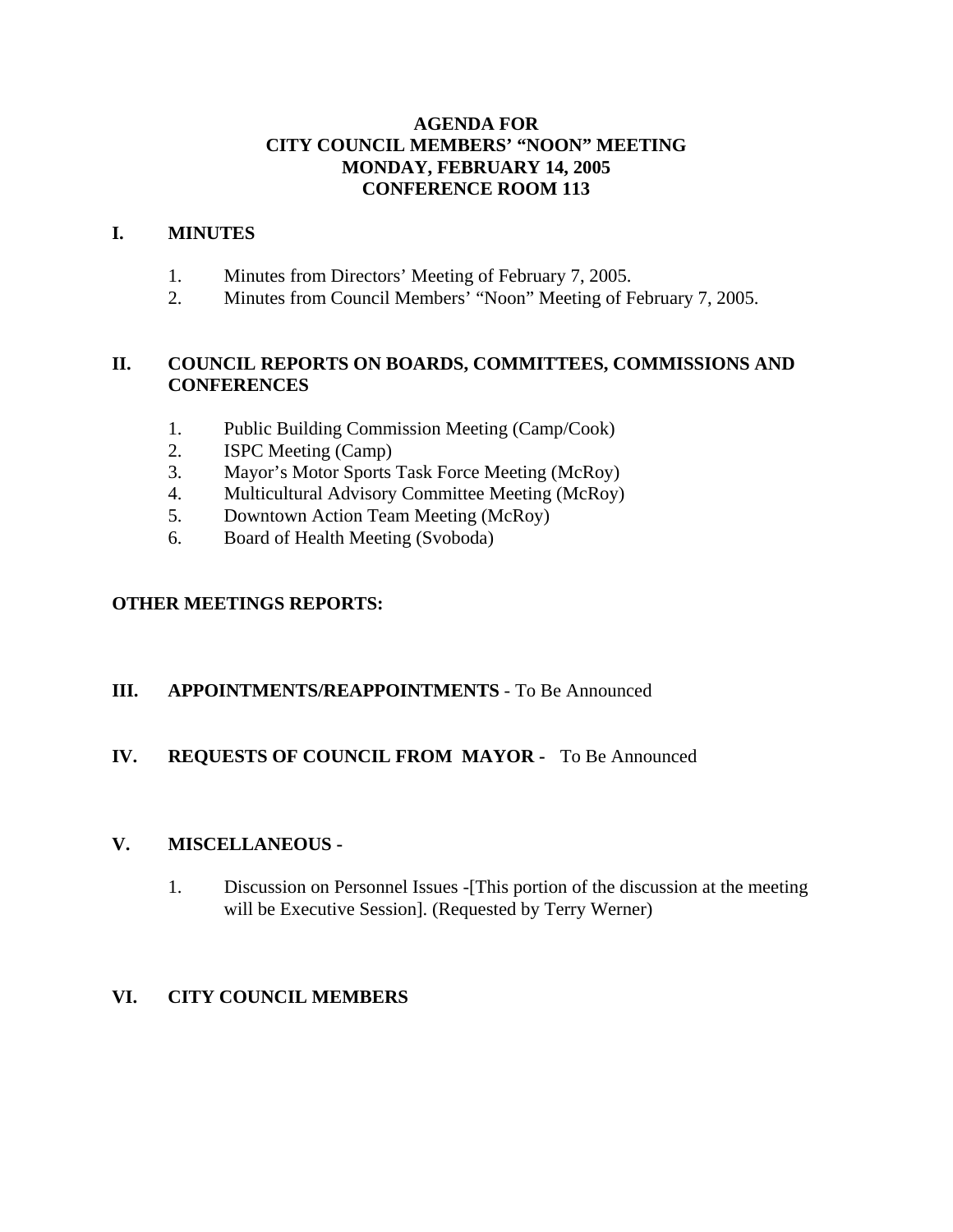### **VII. MEETINGS/INVITATIONS -**

- 1. The Lincoln Chamber of Commerce invites you to attend the following Ribbon Cuttings: - Please RSVP to Jaime Henning at 436-2354 or E-Mail:
	- A.) Salon Muse, 3900 Old Cheney Road, Suite 202 on Friday, February 11, 2005 at 3:00 p.m. (e-mailed to Council on 2/07/05)
	- B.) Slapshotz Bar & Grill, 1245 Libra Drive, Suite 110 on Wednesday, February 23, 2005 at 4:00 p.m.
	- C.) Talent + /One Talent Plus Way, Lincoln, 66th & Pioneers on Wednesday, April 13, 2005 at 9:30 a.m.
- 2. Westfield ShoppingTown Gateways Ground Breaking Redevelopment A VIP Ground Breaking Celebration For You & A Guest on Thursday, February 17, 2005 at 9:30 a.m. - RSVP by Feb.  $15<sup>th</sup>$  to Susie at 464-3196 - (See Invitation)
- 3. The Lincoln Council on Alcoholism and Drugs invites you to join us as we recognize the individuals and events that have shaped our agency over the last year during our ANNUAL MEETING on Monday, March 7, 2005 from 11:30 a.m. to 1:00 p.m. at Windsor Stables, 1024 "L" Street - \$25.00 /person - RSVP by March 1<sup>st</sup> - (See Invitation)
- 4. 2005 Nebraska Leadership Prayer Breakfast on Friday, February 25, 2005 at Embassy Suites from 6:30 a.m. to 9:00 a.m. - Doors open at 6:30 a.m. - Breakfast at 7:00 a.m. - Tickets \$15.00 each - Please RSVP - (See Invitation)
- 5. Public Meeting Come hear recommendations for the  $98<sup>th</sup>$  Street water transmission main and roadway improvements on Tuesday, February 22, 2005 - Begins with a Presentation at 6:30 p.m. - Open House ends at 8:00 p.m. - at Faith Lutheran School, 8701 Adams Street - (See Invitation)

### **VIII. ADJOURNMENT**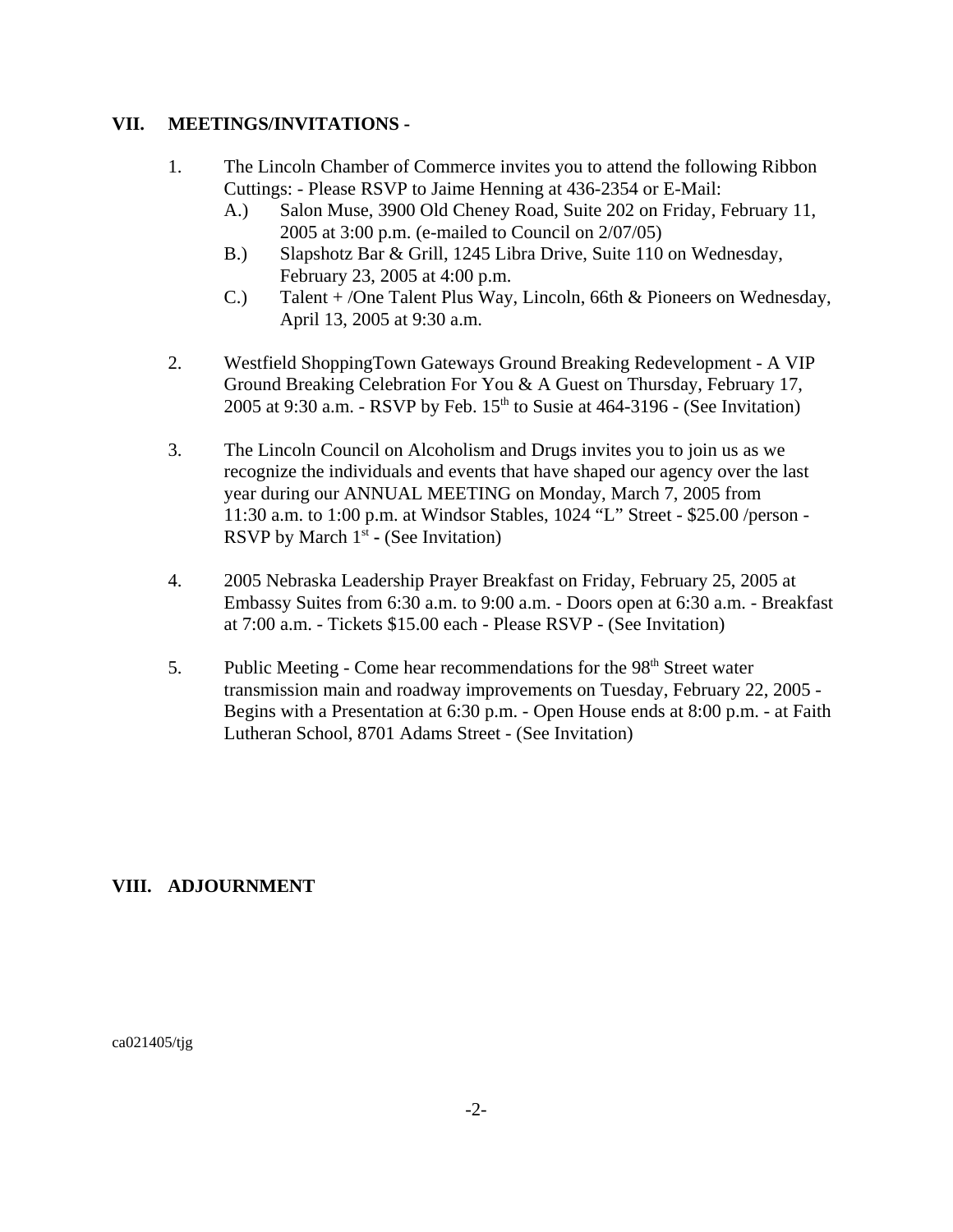# **A D D E N D U M AGENDA** *COUNCIL MEMBERS' MEETING* **MONDAY, JANUARY 14, 2005**

# **COUNCIL REPORTS ON BOARDS, COMMITTEES, COMMISSIONS AND CONFERENCES -** NONE

**MEETINGS/INVITATIONS** 

# **APPOINTMENT/REAPPOINTMENTS - NONE**

# **MAYOR'S REQUEST TO COUNCIL - NONE**

### **MISCELLANEOUS -**

1. Discussion of a Council representative at the Citizen Corps Council Meetings. (See Attachment) (Requested by Terry Werner)

caadd021405/tjg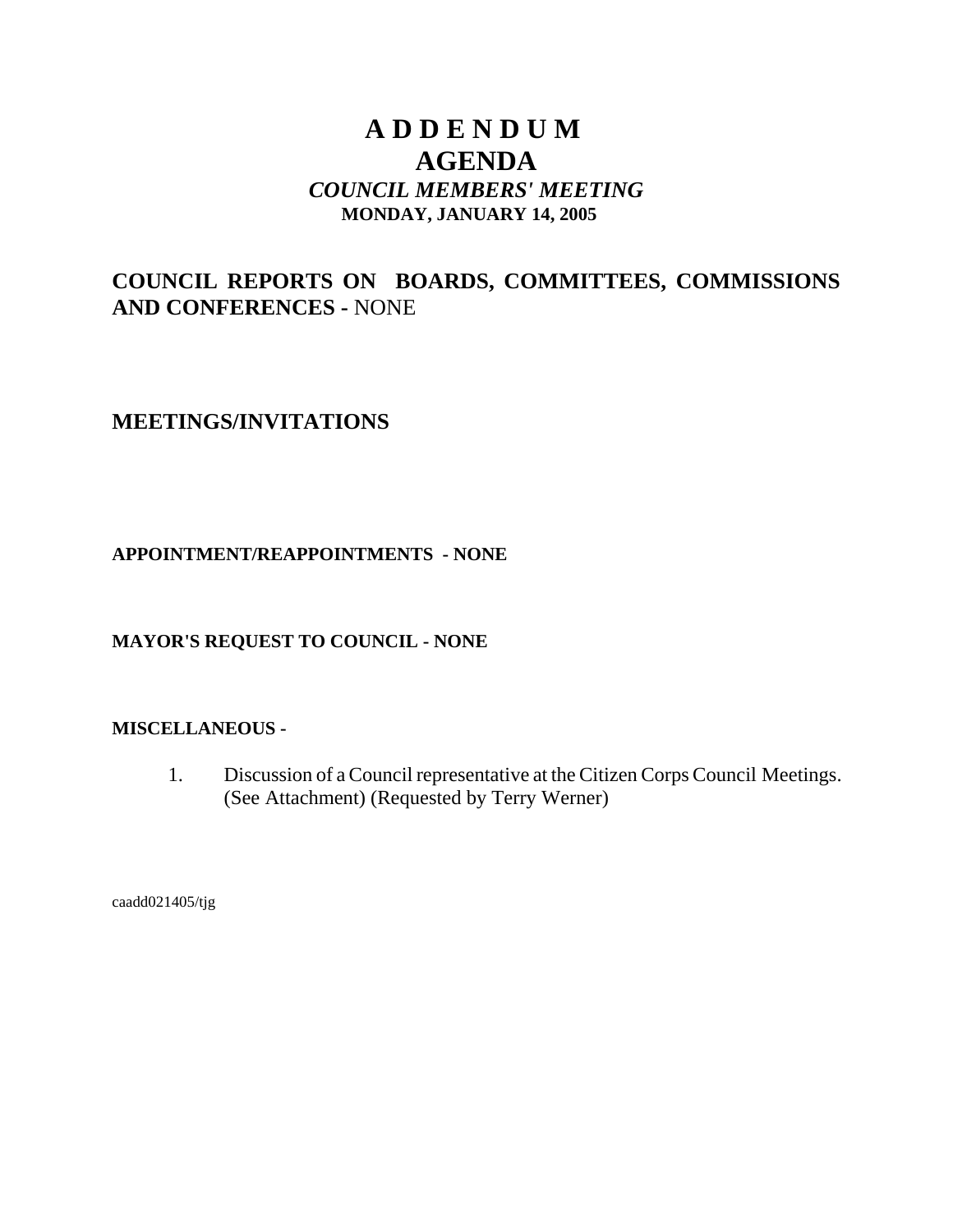# **MINUTES CITY COUNCIL MEMBERS' "NOON" MEETING MONDAY, FEBRUARY14, 2005** *CONFERENCE ROOM 113*

*Council Members Present:* Terry Werner, Chair; Ken Svoboda, Vice-Chair; Jon Camp, Jonathan Cook, Glenn Friendt, Annette McRoy, Patte Newman; ABSENT: None

*Others Present:* Mark Bowen, Corrie Kielty, Ann Harrell, Mayor's Office; Dana Roper, City Attorney; Deane Finnegan, Executive Director of Leadership Lincoln; Darl Naumann, Economic Development Coordinator; Joan Ray, Council Staff; Darrell Podany, Aide to Council Members Camp, Friendt and Svoboda; Deena Winter, Lincoln *Journal Star* representative.

# **I MINUTES**

- 1. Minutes from Directors' Meeting of February 7, 2005.
- 2. Minutes from Council Members' "Noon" Meeting of February 7, 2005.

Mr. Werner requested a motion to approve the above-listed minutes. Patte Newman moved approval of the minutes by acclamation. Ken Svoboda seconded the motion, which carried by unanimous consent of the Council Members.

# **II. COUNCIL REPORTS ON BOARDS, COMMITTEES, COMMISSIONS AND CONFERENCES -**

1. PUBLIC BUILDING COMMISSION (Camp/Cook) Mr. Cook reported that they had discussed the status of the Health Department expansion. They ratified the Sampson Construction contract. They came up with yet another complication on the Woods Park parking issue, because somehow the portion the contractor wanted was park land, so they had to take away some parking spots, but it will work. We may finally have resolution on that. He noted that there will be a ground breaking ceremony for the project on April  $6<sup>th</sup>$ .

Mr. Cook reported that the Council Chamber Chairs had been approved with the sixway version being accepted. They had purchased 10 more chairs, which gives us a total of twelve with the two demonstration chairs we now have. Mr. Cook explained that this will give us a full compliment of chairs for use when the City Council and County Board have joint meetings. That also means there will be one with only the one-position setting. Mr. Werner asked what would happen to the current chairs? No one knew.

Mr. Cook further reported that they had discussed having some sort of divider placed between the audience section and the dais section of the chamber so people don't just approach the dais with papers and so on. We'll try something we already have in stock, such as a rope between two poles. He thought we might put in something that looks nice at some point.

There was an update on the strange legislative bill that the Public Building Commission is pushing in the Unicameral. We did agree to support their technical items to say that the  $5^{\text{th}}$  member of the Public Building Commission had to be a County resident; and that it would take a majority vote to elect the  $5<sup>th</sup>$  member. However, they want to pay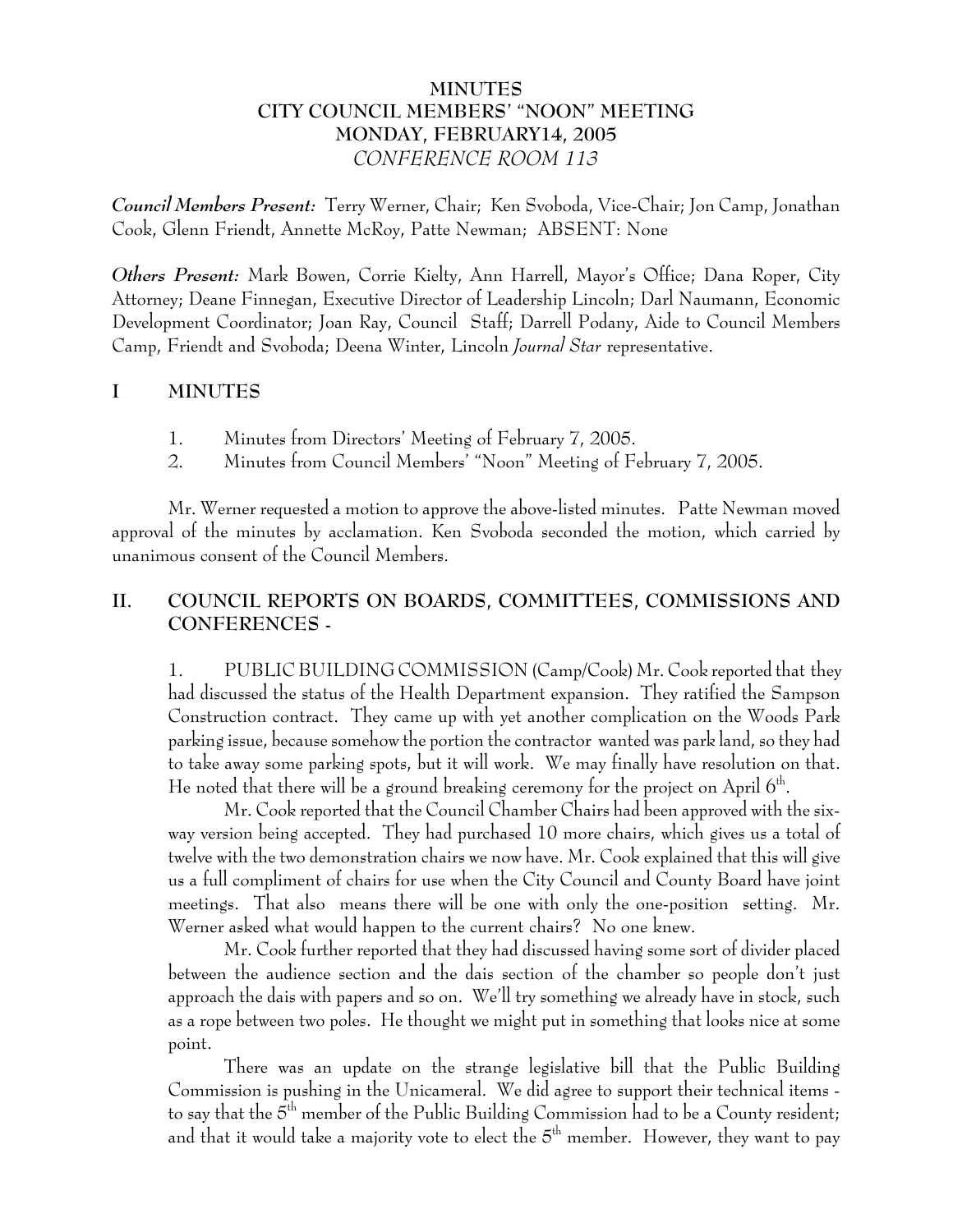the  $5<sup>th</sup>$  member \$100.00 per meeting. That would, for us, be Linda Wilson. She thinks it's a bad idea that would set a precedent for the many other committees and boards at which many people spend a lot of time and receive no pay. Mr. Cook felt this "5<sup>th</sup> Member Pay" was an odd concept and didn't know why the Public Building Commission was pushing it. So, we said we'd support their technical items, but could not support the \$100.00 payment for the  $5<sup>th</sup>$  member.

He noted that they had denied a request for liquor service in the court room by the lawyers for an event. It would have been an SDL, but we did not approve it. We accepted a Lincoln City Libraries Foundation request for a Ted Kooser exhibit - to be on display for a short time in the hallway. Mr. Cook noted that he had asked about the showers for the Animal Control Division. That is being investigated....it may or may not be in the Health Department plans. Mr. Roper stated that he had been told there were no showers in the plan.

2. ISPC (Camp) Mr. Camp had a schedule conflict and did not attend - No Report

3. MOTOR SPORTS TASK FORCE (McRoy) Ms. McRoy had invited Mr. Darl Naumann to update the Council on this Task Force because she had been unable to attend the meetings due to the scheduling conflict with City Council Meetings. Mr. Naumann began his report to Council, showing them a map of the possible locations available within Lancaster County for a Motor Sports complex. He noted that due to environmental protection and zoning issues, most of the City of Lincoln was excluded. About the only area left would be the "red" areas on the map; and even those few have houses nearby, so there would also be restrictions on how close a track could be placed to these houses. The operator would probably have to get a waiver from the Planning Commission and City Council to locate the tracks. He noted that the density of houses throughout Lancaster County is amazing. This is no longer a rural community, but an urban one. Almost every section in the County has been used up and there are very few sections where there are no houses.

Mr. Naumann stated that they did have some locations that the Task Force will recommend. They would also be doing the fiscal analysis looking at three possible concepts. There would be a Motor Cross Track, or Motor Sports Track on the "Papa Bear" scale, with everything; then we'll look at a "Mama Bear" level, then to the "Baby Bear" level to see about using smaller tracks in a scaled-back development plan. This approach has been taken at the County Board's direction. We hope by the middle of March to have the research completed and a recommendation submitted.

 4. MULTICULTURAL ADVISORY COMMITTEE (McRoy) Ms. McRoy reported that they had met last Tuesday and had a piece of the Mayor's birthday cake to start the meeting off on a nice note. She stated that Larry Williams presented his annual report on the Human Rights Commission. This was reviewed and we will get copies of it by e-mail and take a closer look at it next month. Due to the weather, we adjourned early.

.

5. DOWNTOWN ACTION TEAM (McRoy) Ms. McRoy had been unable to attend the Downtown Action Team meeting, but Mr. Werner and Mr. Camp had been in attendance and offered a report. Mr. Camp stated that the bicycle lanes had been discussed. The consultants went through proposals on two North/South and two East/West bicycle lanes.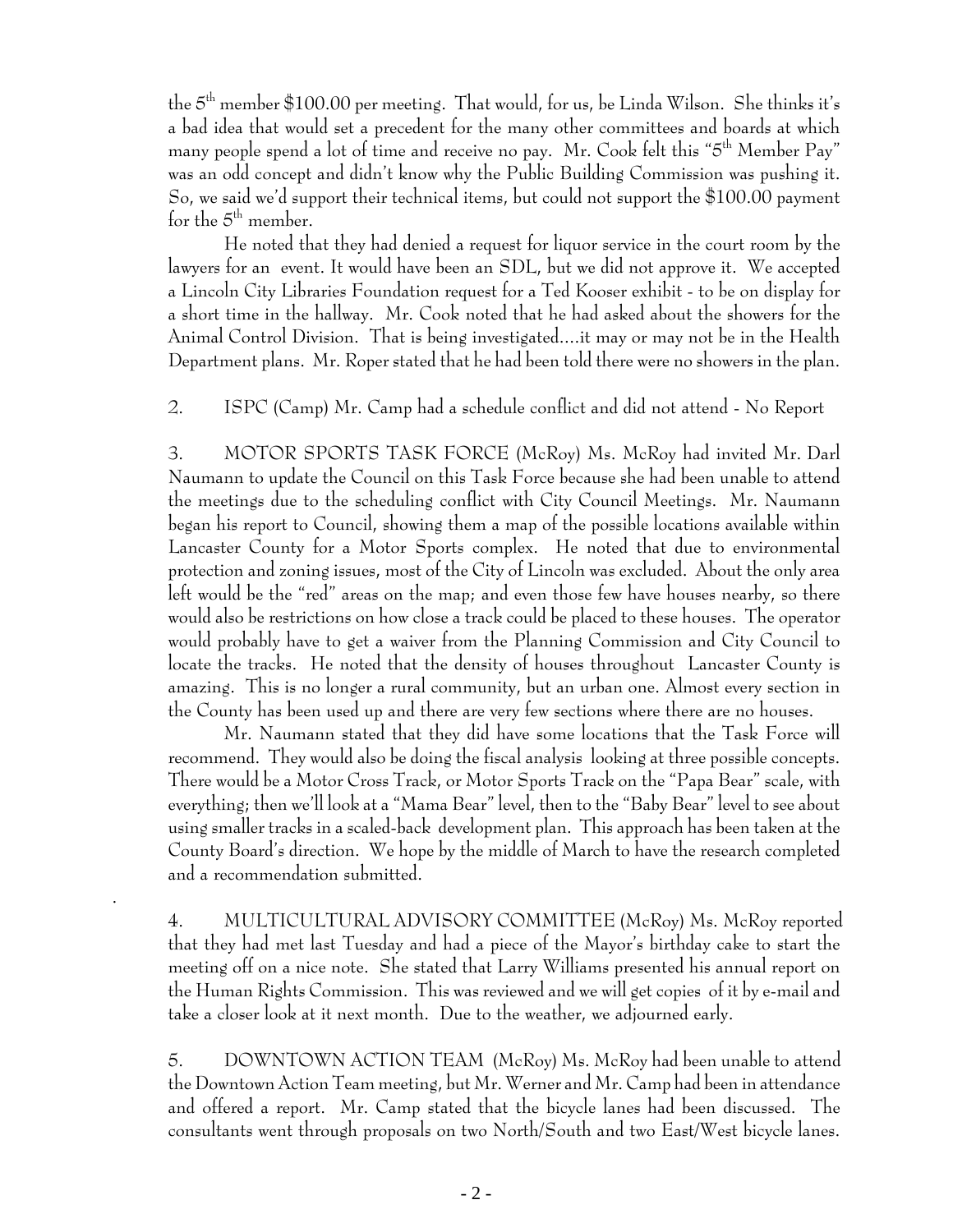They also brought in the concept of "back-in" diagonal parking, as opposed to "pull-in". They had aerial photos showing the potential creation of 340-350 parking spots. Although, on further reflection, it looks like the potential doesn't exist because they were talking about putting these in front of the Lied Center. Mr. Camp noted that he had been quiet through the meeting, because he thought they had been discussing parking, but this was a separate situation from that.

The meeting ended because there was not a quorum, but there was a poll taken to see what the majority would recommend. By voice vote, the poll showed that they would go ahead with the bike lane concepts. Mr. Camp stated that he was the only property owner there. He had some concerns about the plan and did not vote in the poll, feeling that, as a Council member, he shouldn't.

He noted that Lori McClurg was there and had expressed concerns because with the bicycle lanes, and vehicles coming out at various parking facilities, there would be conflicts. There were no other property owners there and Mr. Camp was concerned that in those situations you get a recommendation out of one group that keeps getting magnified. He thought there needed to be more participation in that regard He noted that there was no one against the idea of being more friendly to bicyclists, but it's just a matter of representation. Ms. McClurg had mentioned, for example, that she has 7,000 employees Downtown trying to get out of the downtown area every night. This would just give them another delay in getting home. Mr. Camp thought her points were well taken and we need to understand the dynamics of the downtown area in that regard.

Mr. Werner stated that this is just a concept. He thought it is an exciting part of the Comprehensive Plan. It is something that is coming forward, and he thought it was good for downtown. He noted that there are some concerns, but of those brought up, there were none that were insurmountable. There are things that can be done to work this out, and he felt that was the sentiment of the Downtown Action Team. Everybody understands that this is the very early stages of a process. There would need to be some trial areas. There is much that would have to happen. But, the consensus is that it is time that Lincoln have bicycle lanes in the downtown area. It reflects what we did in the Comprehensive Plan. In that sense, Mr. Werner thought it was a good meeting.

Ms. Newman stated that she was surprised to see two lanes for each direction. It was  $12<sup>th</sup>$  & Centennial Mall for the North/South Corridors - what were the East/West Corridors chosen? Mr. Camp answered that "M" and "L" Streets were the East/West corridors. Ms. Newman noted that the paper had reported that the lanes would be on both sides of the street? Mr. Camp responded that that may have been a mistake. He thinks it will be only on one side of the streets. Ms. Newman asked then if each street would be a one-way lane. She noted that she had followed this for the last four years and the idea had been that this would be a pilot program with one corridor chosen and it would be a test to see whether the concept would work. So, she was surprised to see that they were looking at two corridors. Mr. Werner commented that there had been a North route and a South route and an East route and West route. Mr. Camp also reported that it would involve taking out a lane of traffic for motor vehicles to accommodate the change. Some of that would eliminate parallel parking where some diagonal parking could be added. But then, the bike lane would be there, so you'd be going from three to two lanes in some areas.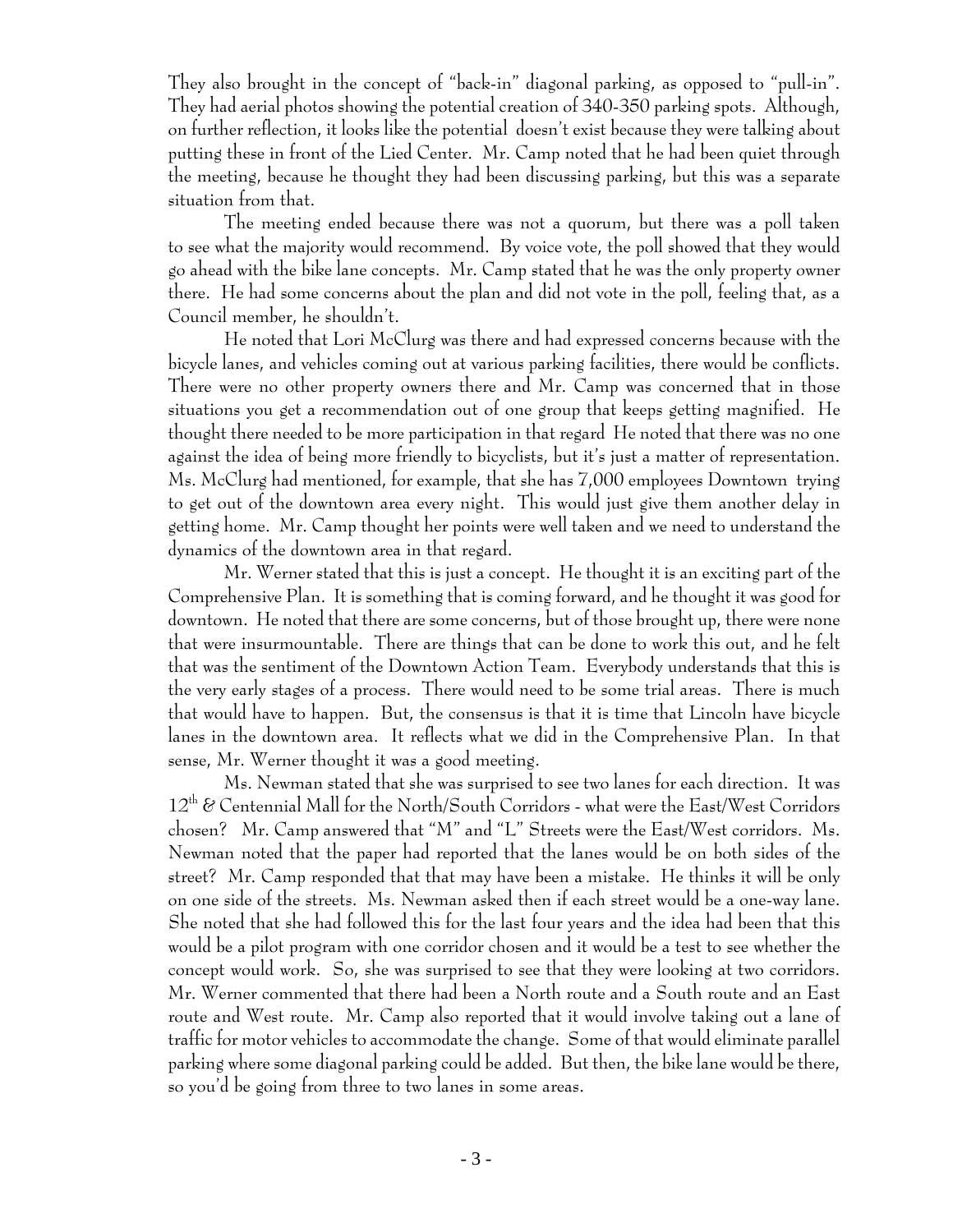Ms. Newman asked then if that was the point of the "back-in" parking, so you're utilizing that lane for not only a bicycle, but diagonal parking, too. She noted that she'd heard from a constituent who said "you've got to be nuts, because nobody knows how to back up [into a tight parking space] in this town". Mr. Werner commented that they back up when they back out; but, as Mr. Cook noted, they're backing into the street, not a tight parking space, when they're pulling out.

Mr. Werner noted that many people like the idea, because when you have children it would be a safety thing where they could run back into a safe area and not have to open the door into traffic. They also like the idea of backing into a space to load parcels. Mr. Cook did observe wryly that the *lanes* were one way, so even though we've screwed up the traffic by making it two-way on some streets, it's nice to see that bike lanes will be one-way.

Mr. Cook also asked about the design. The picture shows the bike lane next to the traffic lane. There are cities where you have the sidewalk, then the bike lane, then the parking. That way you don't have to worry about any conflicts with the bike lane. Bikes and pedestrians go together much more compatibly than bikes and vehicular traffic and parking. Was that considered?

Mr. Werner answered that there will be some of that in the Master Plan - with the bike lane on the sidewalk side instead of the street side. Mr. Cook felt, rather than worrying about directional parking in order to accommodate the bike lane, moving it next to the sidewalk would get it out of the traffic lane completely.

Mr. Friendt stated that he concurred with Jonathan. He did not know what cities were looked at, but if you go to Stockholm or Portland, OR. -two great bike cities- they put bicyclists on the sidewalks with a section clearly marked as `bicycle'. This is based on the idea that bicyclists and pedestrians have fewer serious catastrophic conflicts than would occur putting the bicyclists in the traffic. It seems to make so much sense, especially to take a look at the amount of pedestrian traffic on our sidewalks - even in residential areas. Mr. Werner thought that all of those concerns will be heard and the final plan will be a combination of many things once it's completed. This is really just a concept that has moved one more step forward. Maybe it's just a little pebble going down the hill - but he felt it was time that we do this. It's in the Comprehensive Plan which states that it is time for us to go forward with this.

6. BOARD OF HEALTH (Svoboda) Mr. Svoboda reported that the Board of Health had heard a presentation on the Metropolitan Medical Response System, which is a nationwide Homeland Security piece. And we talked about upcoming legislation that will be before the Unicameral with which the Health Department is actively involved. He announced that April  $6<sup>th</sup>$  is the ground-breaking for the new addition and April  $12<sup>th</sup>$  will be the Annual Meeting. More than likely it will still be held out on East Campus. They have invited the Surgeon General to attend as speaker. They're working closely with Sen. Hagel's office on that and it looks good, but until they actually confirm his attendance, we have a replacement speaker - in case.

There was a brief discussion regarding possible cat laws being introduced for consideration, but Mr. Svoboda assured everyone that none were forthcoming - at this point.

 OTHER MEETINGS - Terry Werner reported that he had gone to the Trails Meeting where they had presentations on the bike lanes as well as Antelope Valley trails and the inter-connectivity with downtown and the rest of the community.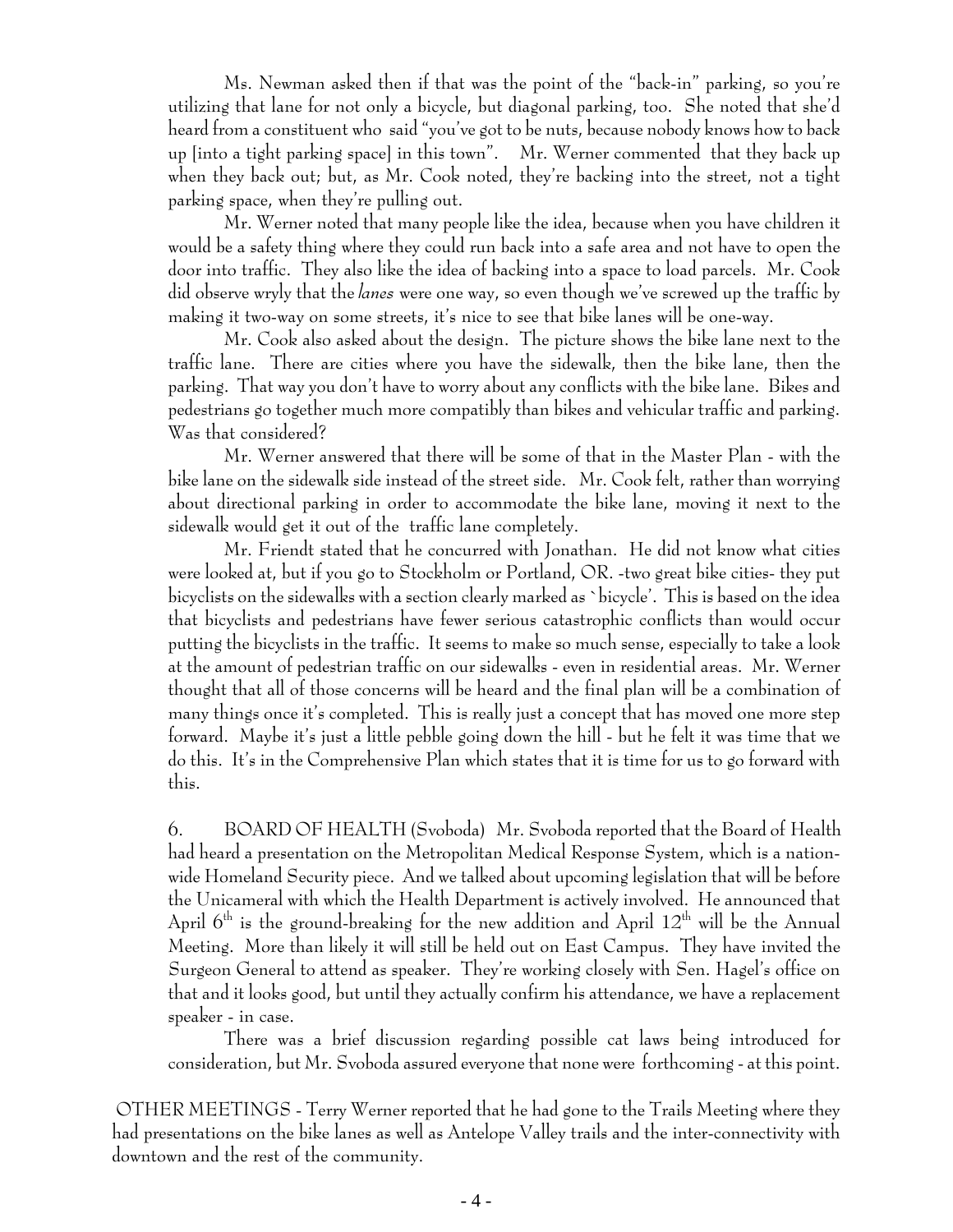**III. APPOINTMENTS/REAPPOINTMENTS** - Ms. Kielty stated that the two proposed appointments to the Government Access Information Committee were both City Employees and she had not asked them to fill out "Board Bank" forms since Doug has worked with them to make sure they are good representatives from their Departments. But she wanted to ask Council if they would still like to see "Board Bank" information on these nominees. Mr. Friendt noted that he felt they should be consistent. Ms. Kielty indicated that she would get the information to Council.

**IV. REQUESTS OF COUNCIL FROM MAYOR** - Mr. Bowen stated that he had a couple of issues to discuss. On March 3rd, the Downtown Action Team is having a meeting (which is to last all morning) with a consultant about the Master Plan. Mr. Bowen wanted to know if Council Members would be available to at least attend the luncheon so they could hear Downtown Master Plan [inaudible]. Mr. Werner noted that it would be that, or the Governor's Mansion, explaining that the Chamber of Commerce is hosting a luncheon at the Governor's Mansion where Lincoln issues will be addressed. The Chair and Vice-Chair of the Council had been invited to attend that luncheon. Mr. Werner offered an option to Mr. Svoboda, stating that if Mr. Svoboda planned to attend the Chamber's luncheon, he would represent the Council at the Downtown Master Plan function. Mr. Bowen stated that all of the Council Members were invited to the Downtown Action Team luncheon. Council Members Werner, McRoy, Newman, and Camp agreed to attend.

Mr. Bowen reported that March  $14<sup>th</sup>$  is scheduled for the next Town Hall meeting. That will be an evening meeting. This, as Council Members pointed out, will likely also be the Homeowners Candidate Forum date. Mr. Bowen stated that they will try to re-schedule.

Mr. Bowen handed out a list of the Storm-Sewer projects that Council had asked about at the Director's Meeting. The League of Municipalities is meeting in town this week, so the Mayor will be at the Cornhusker Hotel for the next few days, pretty solidly, as she meets with them.

Mr. Bowen noted that the Administration has also started the review of the Federal Budget. He explained that, there have been a lot of reductions that could have a substantial impact on the City Budget. Mr. Bowen explained that one thing in particular is a specific concern and that is the talk at the Federal level of eliminating the Community Development Block Grant Fund. Urban Development utilizes a lot of CDBG monies - approximately two million dollars, plus, every year. If that is not there, they would struggle to try to replace that money. But there are plenty of other reductions, too.

Discussion of federal funding distributions continued with Mr. Bowen explaining that budget levels are requiring reductions which could adversely effect Lincoln with money being disbursed on a need basis.

Mr. Bowen announced to Council that Ms. Kielty would be leaving the Mayor's Administrative staff. March 4th will be her last day. Mr. Werner asked if there would be a party? Ms. Kielty stated that she was going to St. Monica's as the Director of Operations there. She was looking forward to it and was very excited about the move. Council congratulated her and wished her well.

**V. MEETINGS/INVITATIONS** - Noted Without Significant Comment [Council received the Attend Listing after the "Noon" Meeting]